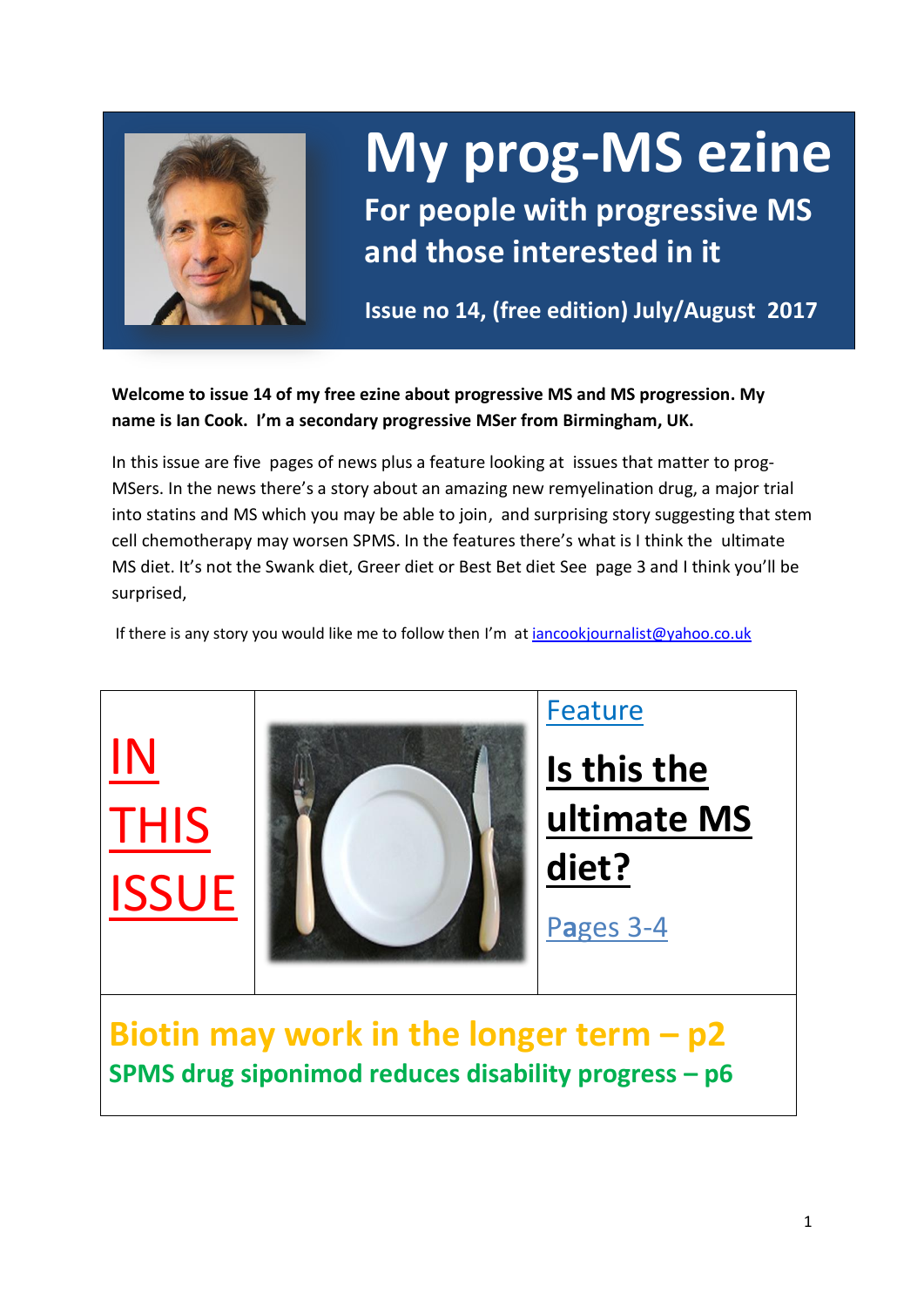### **Re-myelination drug's "fairly strong" improvements**

**A clinical trial of the re-myelination drug opicinumab (also known as anti-LINGO-1) saw patients showing** " **fairly strong" improvements. Despite this the drug failed to meet its primary goal of improving disability in secondary progressive MS,** 

The Phase 2b trial of opicinumab studied four doses of the drug treatment. Analyses indicated the two intermediate doses made patients better, while the highest and the lowest doses had no detectable effects.

Opicinumab is believed to trigger remyelination by preventing the actions of LINGO-1 — a factor that suppresses myelination and axonal regeneration. In the trial those taking the highest-dose and lowest-dose of opicinumab saw improvements of 51.1 and 41.2 per cent, while patients receiving the intermediate doses seemed to benefit most from the treatment

#### **Effects of biotin seen in the long term, not immediately**

**"Biotin doesn't seem to work in the short term," says. Dr. Frédéric Sedel — co-founder and CEO of MedDay Pharmaceuticals, which is enrolling hundreds of progressive MS patients to test biotin as a disease modifying treatment. "However, when we start the drug, we start to see an effect after at least nine months of treatment," he added.**

Dr Sedel made his comments to the online magazine Multiple Sclerosis News Today at the launch of a global Phase 3 clinical trial assessing high-dose biotin for progressive MS.

The biotin trial aims to prove that high-doses of the drug can reverse disability in non-active progressive MS. While this has been seen in an earlier trial, the new trial is much larger — ensuring a much greater volume of data will be collected — and, equally important, it may bring the U.S. Food and Drug Administration (FDA) to initiate a review of the treatment's effectiveness as a first step toward possible approval. The trial, called SPI2 (NCT02936037), is in its early stages of enrolment and recruiting across the U.S., Canada and several European countries.

In an interview with Multiple Sclerosis News Dr. Sedel — co-founder and CEO of MedDay Pharmaceuticals, which is developing the treatment expressed a clear hope, even a guarded expectation, that outcomes will be good. His optimism is partly based on data from earlier clinical trials, showing that high-dose biotin could reverse disability progression in some patients.

Dr. Sedel's optimism is also based on the fact that thousands of MS patients are already under biotin treatment in France — where the drug was granted early access rights under a special program — in advance of potential European and U.S. regulatory approvals.

#### **For more details of news stories go to p 10**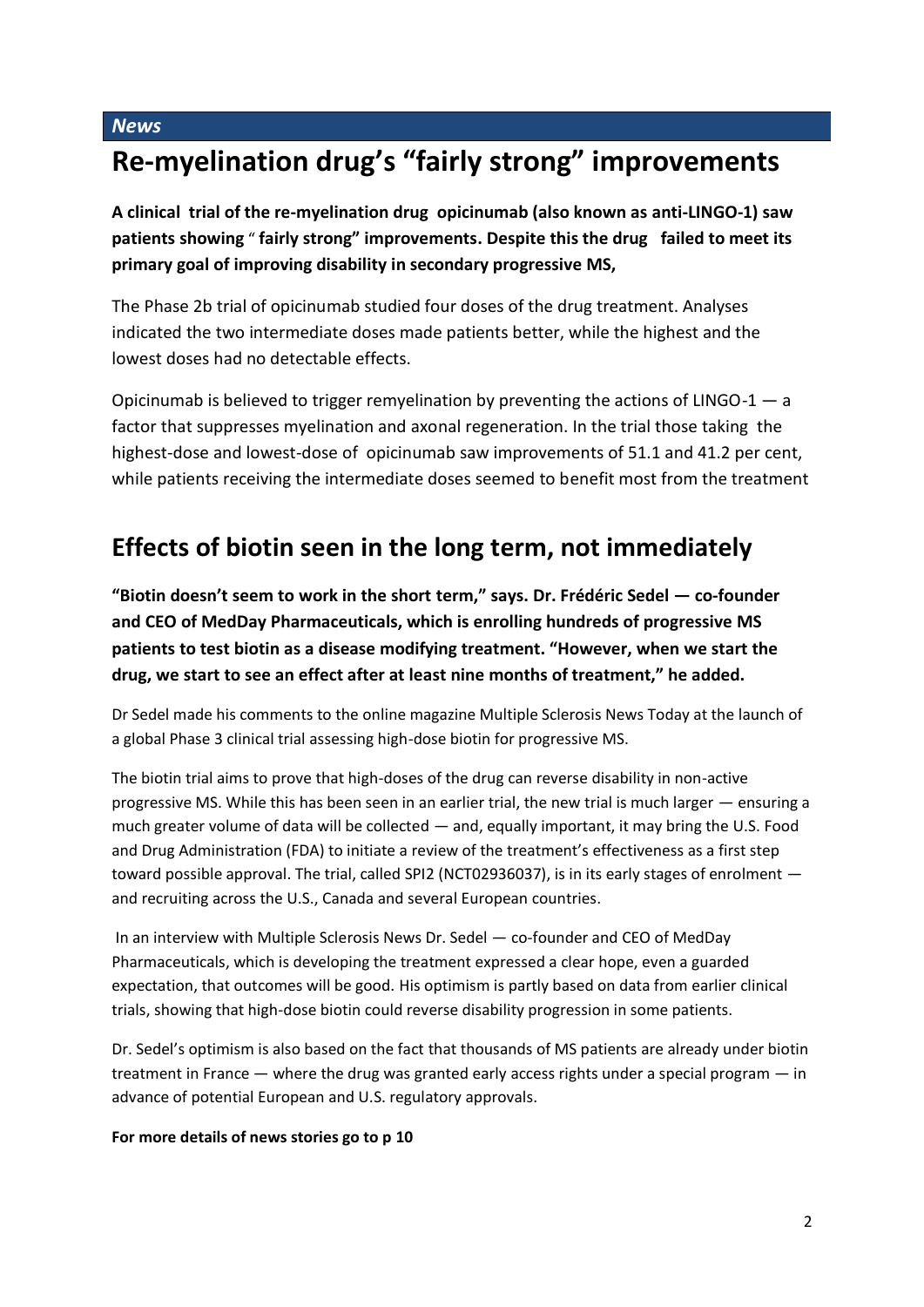#### Features **Diets**



## **Is this the ultimate in MS diets?**

**Anyone who's had MS for any time will have come across an MS diet or two. There's the Best Bet diet, the Greer diet, the Swank diet, yes plenty of dietary advice for MSers.** 

If you've tried any of these diets you'll know most of them are exclusion diets, ie: you exclude certain foodstuffs. This is what makes the latest MS diet strange yet fascinating. It is perhaps the ultimate exclusion diet. It tells you to exclude all food but, I hasten to add, only for short periods of time. It is what is called an "intermittent fasting" diet. The idea is that you fast for short periods. During these fasting periods cortisone is produced and this is said to start a process of killing unhealthy autoimmune cells leading to the production of new healthy cells. The diet is the brainchild of Professor Valter Longo, who directs the USC (University of Southern California) Longevity Institute at the Davis School of Gerontology in the US. The research started, perhaps rather predictably, with mice.

For the first part of his study, Dr Longo put a group of mice with autoimmune disease on a fasting-mimicking diet for three days, every seven days for three weeks with a control group of mice on a standard diet for comparison. Results showed that the fasting-mimicking diet reduced disease symptoms in all the mice, and "caused complete recovery for 20 percent of the animals".

Testing the mice, researchers found reductions in symptoms which they say explained health improvements. The researchers saw a reduction in cytokines - chemicals which cause inflammation in MS. They also saw improvements in white blood "T cells," – cells responsible for immunity and auto-immunity. Finally, and perhaps best of all, the researchers found that the fasting-mimicking diet promoted regeneration of myelin in the mice. **Continued on page 4**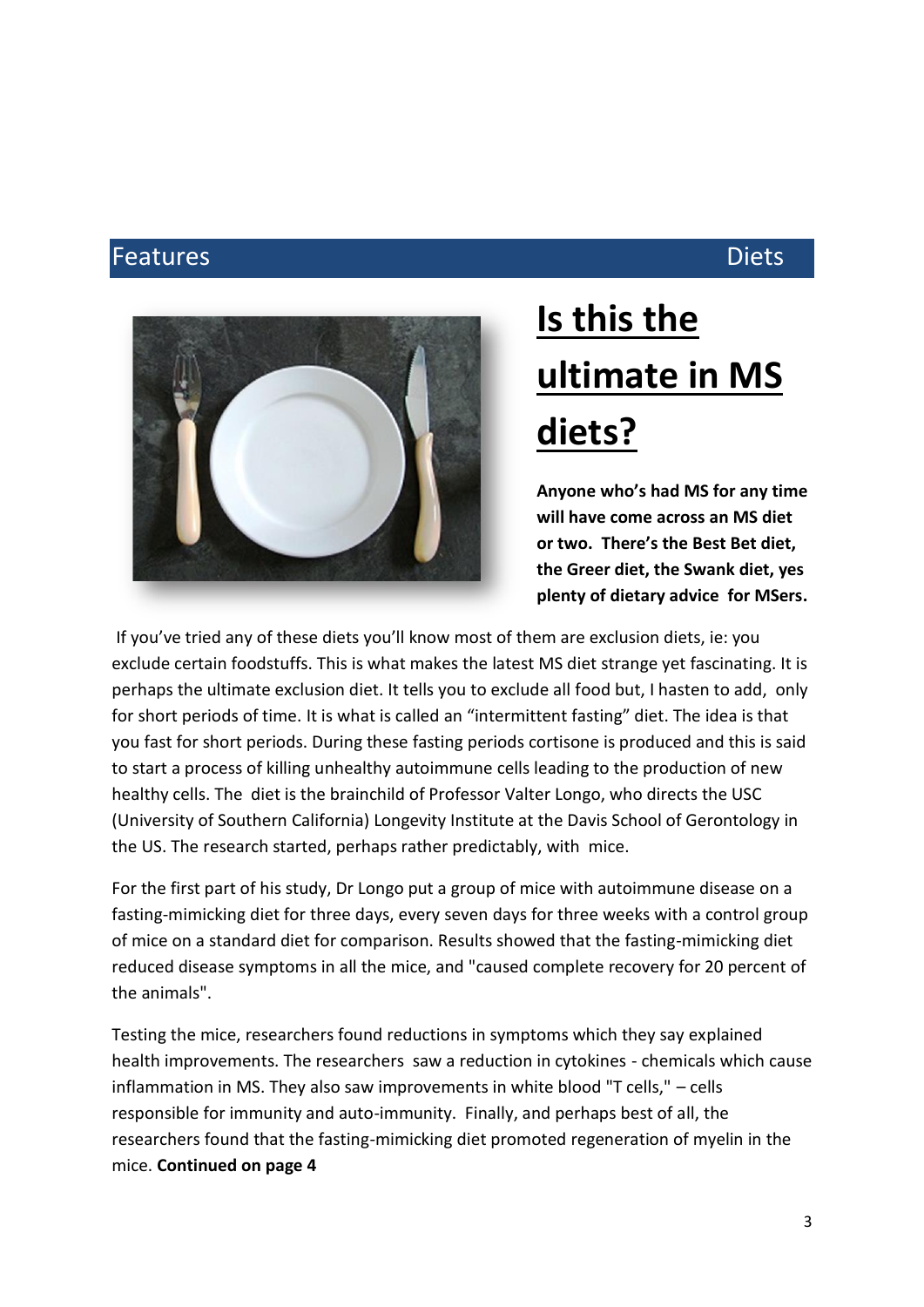#### Features diets and the control of the control of the control of the control of the control of the control of t



**Continued from page 3** "On the one hand, this fasting-mimicking diet kills bad immune cells," Longo said. "Then, after the mice return to the normal diet, good immune cells and myelinproducing cells are generated, allowing a percentage of mice to reach a disease-free state."

That was part one of the research. The researchers then checked the safety and potential efficacy of the intermittent fasting diet on people with MS through a pilot trial with 60 participants with the disease, led by Markus Bock at Charité University Hospital in Berlin.

Eighteen patients were placed on the fastingmimicking diet for a seven day cycle and then

placed on a Mediterranean diet for 6 months. Also for six months, 12 participants were on a controlled diet, and 18 others were on a ketogenic diet (a high-fat low carb diet).Those who received a fasting mimicking diet cycle followed by the Mediterranean diet and those on a ketogenic diet reported improvements in their quality of life, improvements in health, including physical and mental health.

The researchers noted that the study is limited because it did not test whether the Mediterranean diet alone would cause improvements, nor did it involve a functional MRI or immune function analysis. Longo said the findings warrant further investigation. Indeed there are many things to look at from an MS perspective. Could intermittent fasting kill off rogue memory B cells which may carry the memory of infection with the Epstein Barr virus perhaps? And do these cells that are killed off during fasting get replaced by new white blood cells that don't carry this memory of infection. Is this what causes the improvement? Sadly no-one really knows the answer, although those are the questions I would be asking from an MS perspective.

One thing that Longo was certain about was that he believes patients with autoimmune disorders who are out of viable options should consult their doctors about the possibility of trying the diet or enrolling in a clinical trial that tests the diet's effect on autoimmune disorders. "We are optimistic," Longo said, but he added a note of caution. "What we don't want is patients trying to do this at home without involvement of their specialist or without understanding that larger trials are necessary to confirm that the diet, as a treatment effective against multiple sclerosis or other auto-immunities." In other words don't try this at home. **For more information on diets and MS go to page 10**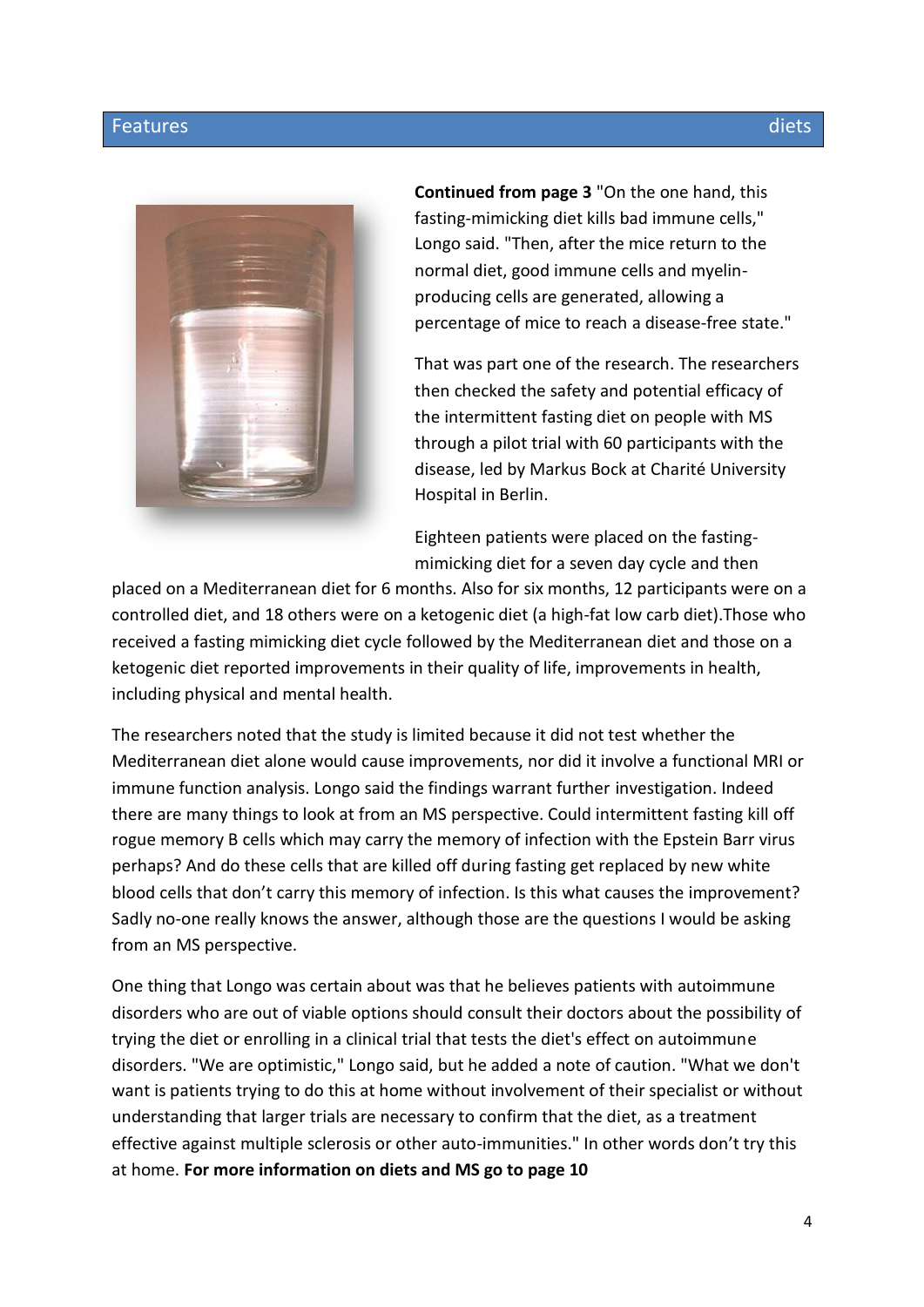

### **Stem cell chemotherapy may worsen SPMS says top neurologist**

**People with secondary progressive MS (SPMS) who have stem cell treatments requiring chemotherapy experience an increased loss of neurons, which may lead to greater brain shrinkage, and worsen their level of disability, a leading neurologist has warned.**

It has been known for some time that HSCT (haematopoeic stem cell transplantation) or BMT (bone marrow transplantation) requires chemotherapy to wipe-out the immune system allowing stem cell transplantation. The chemotherapy drugs that are used are neurotoxic, i.e. they damage the brain.

In a recent post on his website [http://multiple-sclerosis-research.blogspot.com](http://multiple-sclerosis-research.blogspot.com/) Prof. Gavin Giovannoni (pictured above) referred to a research paper published seven years ago which presented data giving some detail on this neurotoxicity and brain damage. Referring to the paper Prof. Giovannoni said:

"Brain atrophy rates in people with MS were in the order of 2.1% per year in those who had HSCT compared to only 1.2% per year in people with SPMS who did not have HSCT; the upper limit of normal for brain atrophy in healthy adults is generally accepted to be 0.4% per year. The bottom line is that if you have SPMS then HSCT (haematopoeic stem cell therapy) is likely to accelerate your disease worsening."

The research paper Prof Giovannoni was referring to was published in the journal Annals of Neurology in 2010 and included 14 people with secondary progressive MS, 17 people with "haematological malignancies" and 14 healthy controls. In SPMS patients receiving chemotherapy brain atrophy rates were said to have "increased acutely"

"PwMS who already have pre-existing damage to their brain and spinal cords are particularly susceptible to the neurotoxic effects of chemotherapy. This is also driven by age; the older you are the worse you handle chemotherapy. The oncologists refer to this observation as 'chemobrain', which is particularly prevalent in the elderly." He said.

Prog Giovannoni added: "As a result of these and similar observations most units have stopped doing HSCT in people with more advanced MS**.**

#### **More details of all news stories on page 10**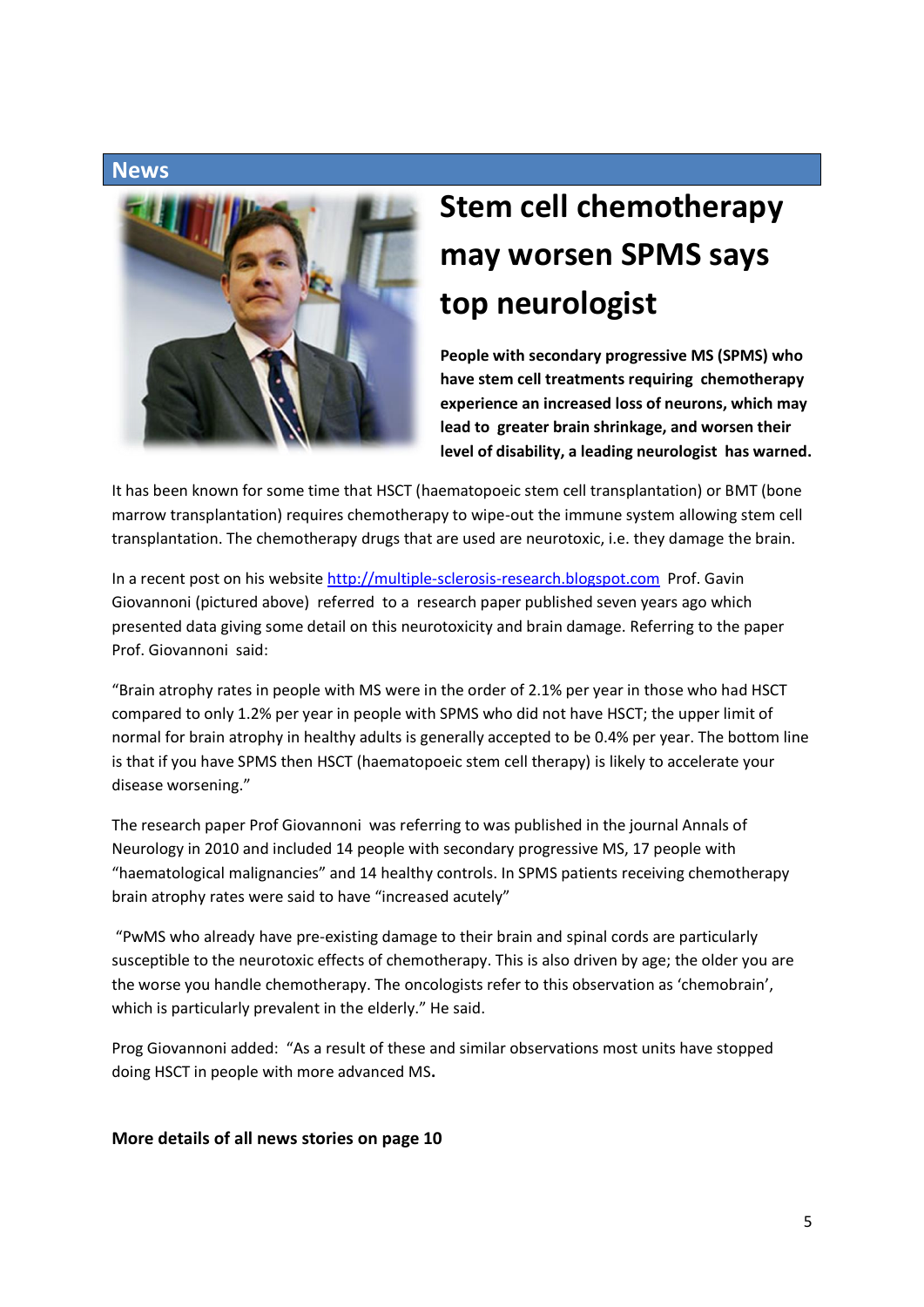

### **Could hand grip strength be used to measure MS progression?**

**Hand grip strength decreases as MS advances and could be used as a way of measuring disease progression, researchers say.**

Among 24 patients with secondary progressive MS it was found both weaker and dominate hand grip strength was significantly linked to a slower timed

25-foot walk time, a more common way of measuring disease progression.

Following adjustment for age, disease subtype, symptom duration and sex, the scientists observed an annual decline of 0.68 pounds in weaker hand grip function and of 0.78 pounds in dominant hand function among MSers The finding, by a team led by Dr Meghan Romba, of Washington University in the US means grip strength could be useful in measuring disease progression in MS patients particularly among those unable to walk 25 feet.

### **New SPMS drug siponimod reduces disability progression**

Scientists who conducted a randomised, double-blind, placebo-controlled, phase III study, evaluating siponimod versus a placebo in patients with secondary progressive MS (SPMS) managed to reduce the risk of disability progression by 21 per cent over a three month period.

Of the 1,651 patients involved in the study siponimod reduced the risk of confirmed disability progression by 21 per cent, versus the placebo. This was assessed using the Expanded Disability Status Scale (EDSS). However the risk reduction observed in a timed 25- Foot walk test was only 6.2 per cent and not statistically significant.

Siponimod belongs to the same class of drugs as Gilenya (Fingolimod) . It acts on certain types of white blood cells (lymphocytes) which are involved in the autoimmune attack on myelin seen in MS. It binds to special locations (or receptors) on the surface of the lymphocytes, called sphingosine-1-phosphate receptors (S1P-R). This causes a larger proportion of lymphocytes to be retained in the lymph glands. The number of activated lymphocytes reaching the brain is decreased, resulting in reduced immune attack on nerve cells in the brain and spinal cord. Siponimod is taken once daily as a tablet. It is yet to be approved the European Medicines Agency and NICE in the UK

**For further details of all news stories go to page 10**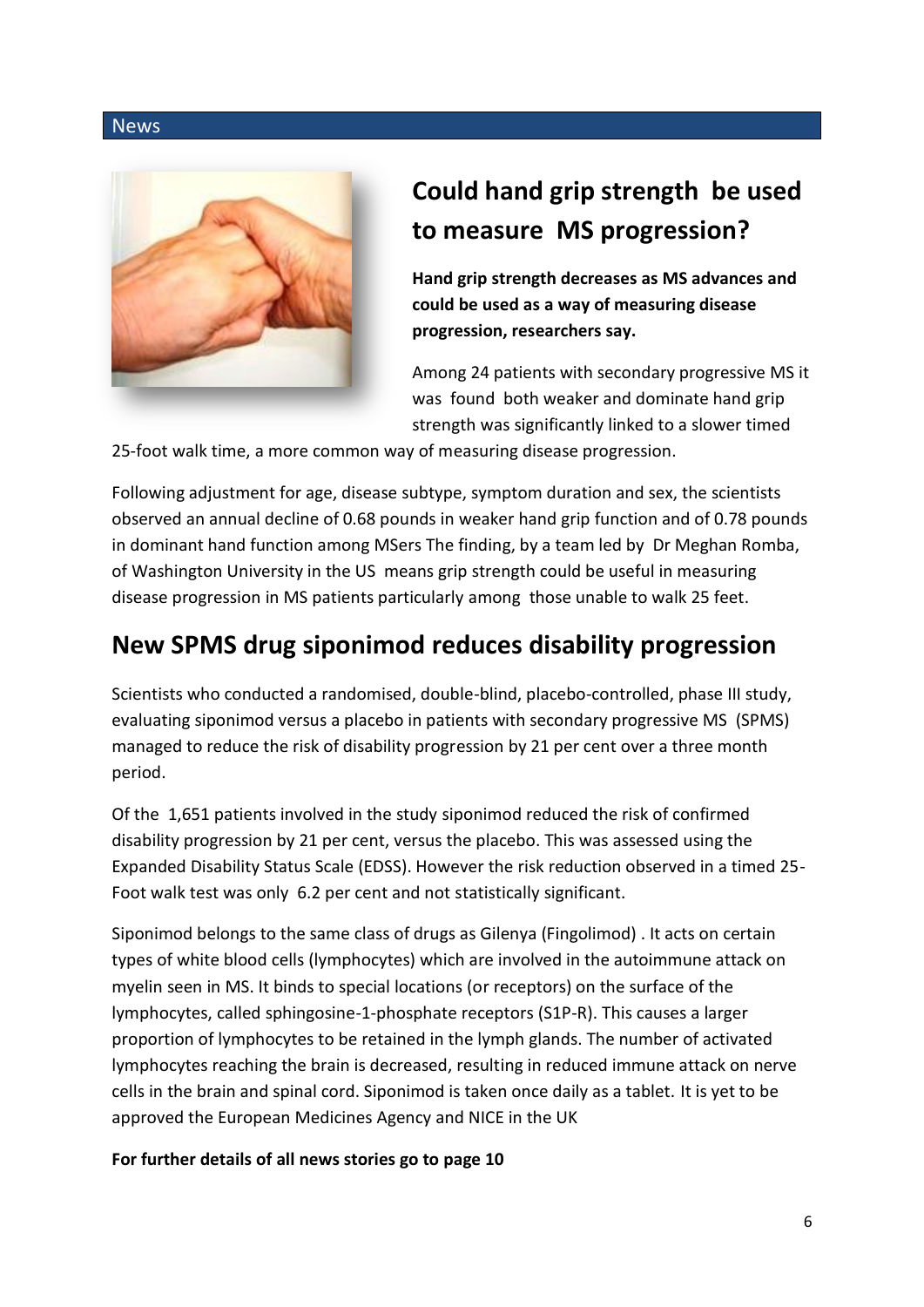

### **Ability to cut toe nails linked to MS severity**

**The ability of people with progressive MS to cut their own toe nails is linked to their level of disability, says one of the UK's top neurologists.** 

Prof. Gavin Giovannoni of Barts

Hospital in London says that he has started inspecting the state of his patients' toenails in clinic and noticed that poor "toenail maintenance" is clearly linked to disability (EDSS) and deprivation or social isolation. In other words if you can't cut your own toenails and you don't have a partner or family member to cut them for you then your toenails get neglected. Professor Giovannoni last year launched a campaign called #ThinkHand which emphasises the importance of hand function in MS and also pressed for drugs companies to do trials in more advanced MS focusing on arm and hand function as the primary outcome rather than walking 25 yards as is the case in the standard drug trial tests.Recently Prof. Giovannoni did a survey on his patients' toenails and of 45 respondents with analysable results there was a clear correlation between EDSS (Expanded Disability Status Scale) and the ability to cut toenails, which he says was "highly significant."

### **Fampridine/Fampyra given green light in Europe**

#### **A drug, proven to improve walking in people with MS, has been approved and given standard marketing authorisation by the European Commission (EC).**

Fampyra (prolonged release fampridine tablets) have gained approval based on the results of the phase III ENHANCE study which confirmed the clinical benefits and safety of the drug over the long term in people. "Approximately 80 per cent of people with MS experience walking impairment, one of the most common issues with the disease. We frequently hear from people living with MS that these walking challenges affect their independence, restrict their ability to work and negatively impact their overall quality of life," said Jeremy Hobart, Ph.D., Consultant Neurologist at Plymouth Hospitals NHS Trust and Professor of Clinical Neurology and Health Measurement at the Plymouth University Peninsula Schools of Medicine and Dentistry. **For more details of news stories go to page 10**.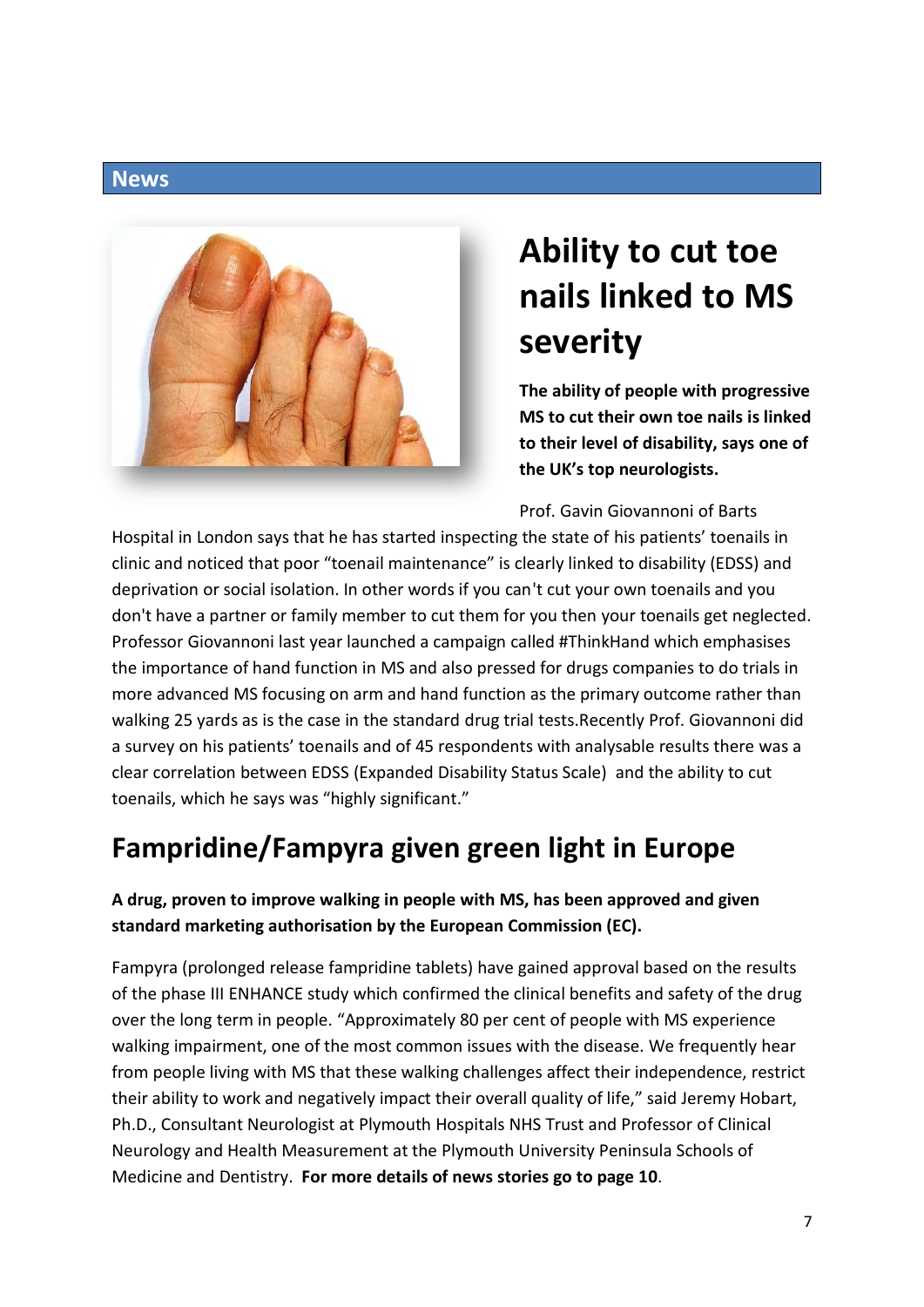

### **UK Simvastatin trial in SPMS to start this year**

**Hundreds of British patients with secondary progressive multiple sclerosis (SPMS) are set to take part in a trial where they will be given simvastatin, a cheap anti-cholesterol drug that could delay progression.**

In a trial conducted three years ago, scientists found the rate of brain shrinkage was halved among 140 MS patients who took statins. Now University College London is launching a sixyear trial, phase III tiral which will involve 1,180 patients at 30 hospitals across the UK.

The research will be led by Dr Jeremy Chataway, UCL Institute of Neurology London, who led a phase II trial of simvastatin. In this research not only did those taking high doses of simvastatin have a significant reduction in the rate of brain atrophy (brain shrinkage) over two years, but they also had less disability and better quality of life scores at the end of the study.

"This drug holds incredible promise for the thousands of people living with secondary progressive MS in the UK, and around the world, who currently have few options for treatments that have an effect on disability," said Chataway. "This study will establish definitively whether simvastatin is able to slow the rate of disability progression over a three year period, and we are very hopeful it will." The trial will start in the summer of 2017. To register your interest, visit https://www.mssociety.org.uk/ms-stat2.

*Editor's note: From a personal perspective I think this trial is really good news because I have been taking 80 mg Simvastatin daily by my enlightened neurologist for the past 18 months. My neurologist has also given it to at least two other of his SPMS patients I know. I would love to claim that it had led to a great improvement in my condition after taking it for 18 months but that would be an exaggeration. My walking, bladder, bowel and spasticity problems are about the same but the drug has had a big and positive effect on my leg spasms and tiredness. You could certainly say I am no worse than I was 18 months ago and in two out of my six problem areas I think I may actually be a bit better so if you get the chance to go on the trial my advice is go for it.* **For details of all stories and features (including how to register for this trial) go to page 10**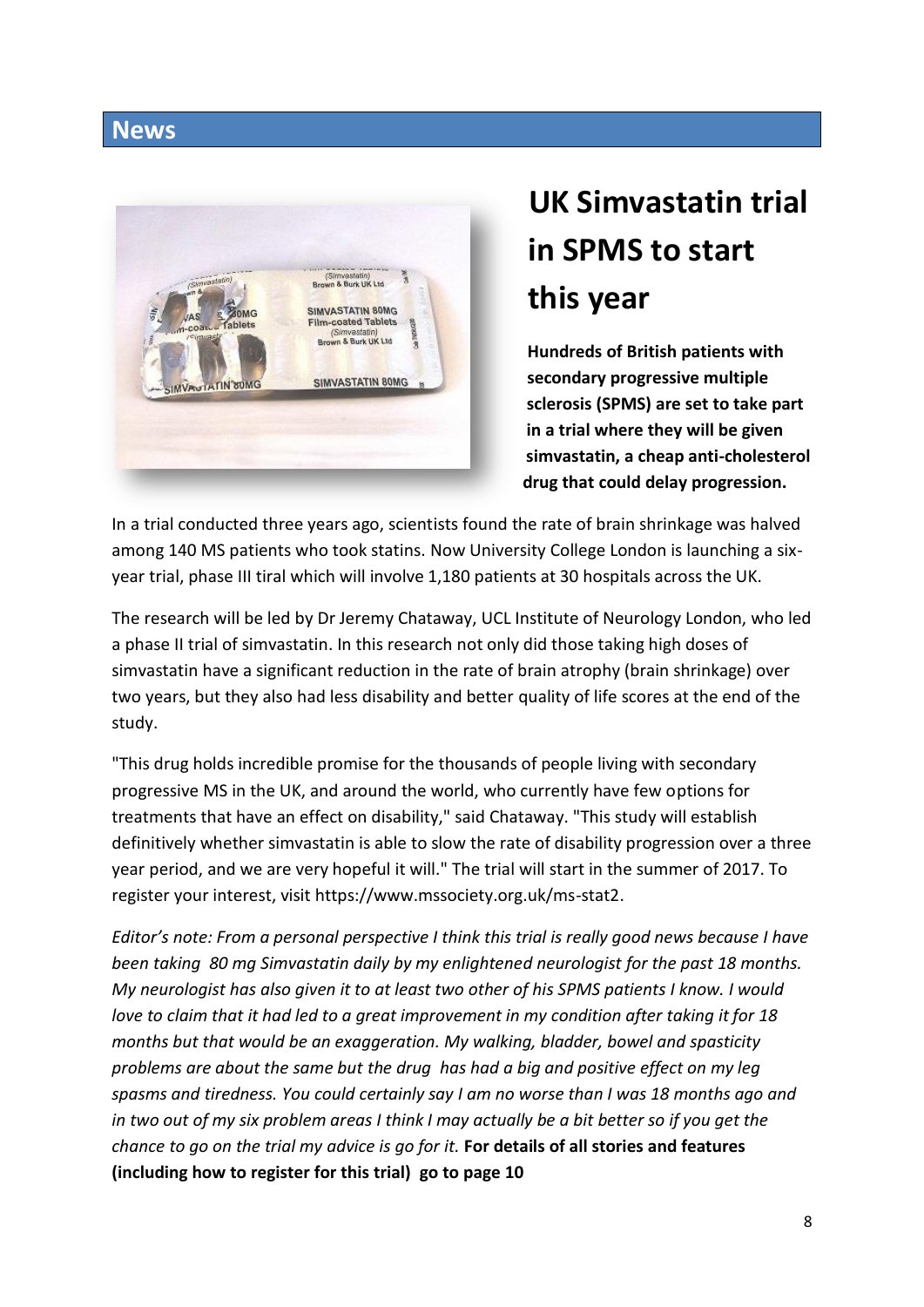#### **IN THE NEXT EDITION**

**Could robotic legs like these be a better aid to mobility than a wheelchair?**



#### **DISCLAIMER:**

**This ezine is strictly a news and information ezine/website about MS . It does not provide medical advice, diagnosis or treatment. This content is not intended to be a substitute for professional medical advice, diagnosis, or treatment. Always seek the advice of your doctor or other qualified health provider with any questions you may have regarding MS or any a medical condition. Don't disregard professional medical advice or delay in seeking it because of something you have read in this ezine.**

**To Contact me email iancookjournalist@yahoo.co.uk or via twitter@iancookMSer**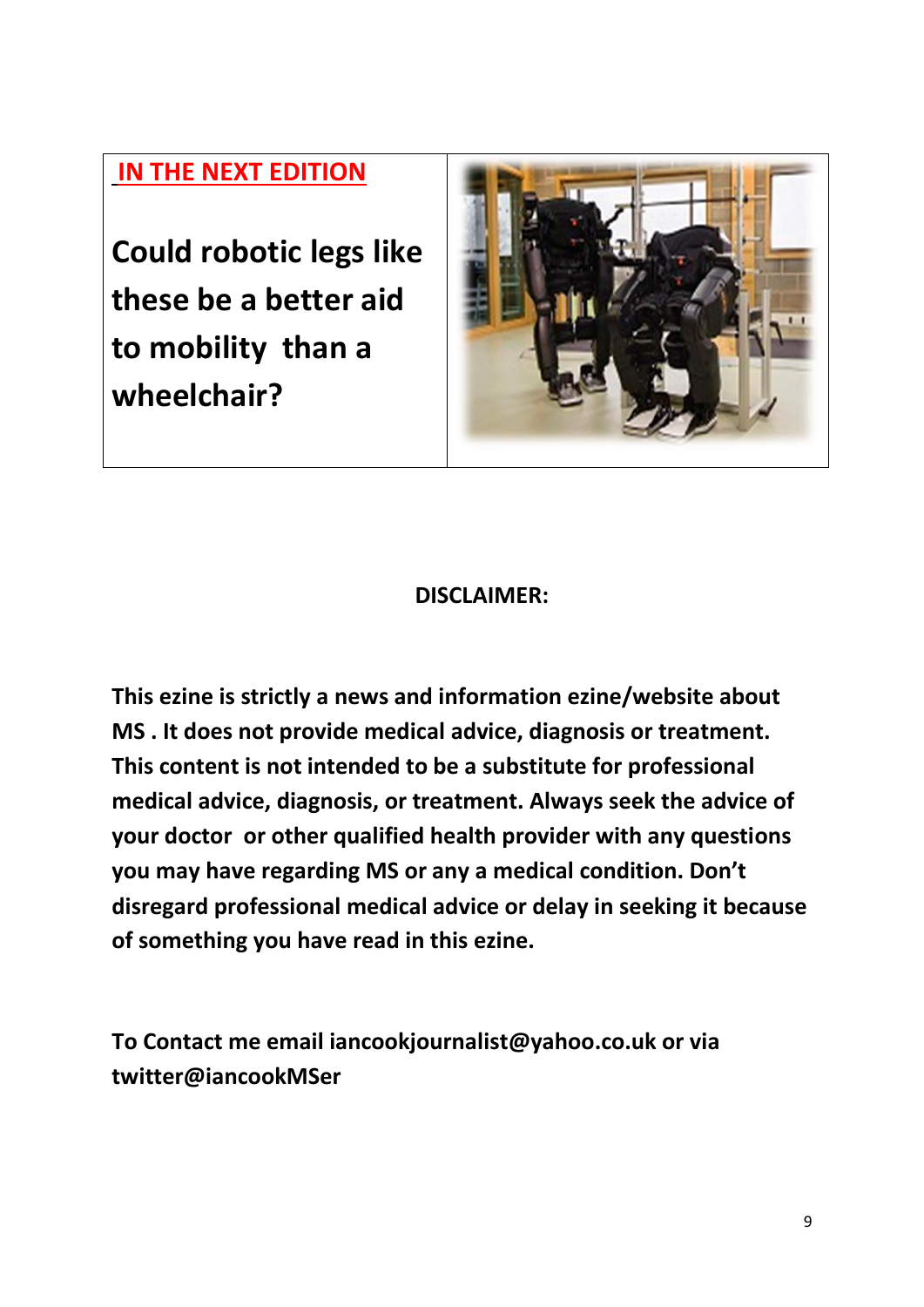#### **Page 2**

#### **Opicunumab story**

Source: https://multiplesclerosisnewstoday.com/2017/05/02/msremyelination-therapy-opicinumab-fails-phase2-trial-biogen-wont-giveup/?utm\_source=Multiple+Sclerosis&utm\_campaign=eca40aa539-RSS\_MONDAY\_EMAIL\_CAMPAIGN&utm\_medium=email&utm\_term=0\_b5fb7a 3dae-eca40aa539-71290133

#### **Page 2 Biotin story**

Soure: https://multiplesclerosisnewstoday.com/2017/05/19/progressivemultiple-sclerosis-phase-3-trial-of-high-dose-biotin-md1003-enrollingpatients/

#### **Pages 3-4 Fast Mimicking diets and MS**

sources: Sources

1. https://www.sciencedaily.com/releases/2016/05/160526151941.htm

2 Young Choi et al. A Diet Mimicking Fasting Promotes Regeneration and Reduces Autoimmunity and Multiple Sclerosis Symptoms. Cell Reports, May 2016 DOI: 10.1016/j.celrep.2016.05.009 http://www.cell.com/cellreports/fulltext/S2211-1247(16)30576-

9?\_returnURL=http%3A%2F%2Flinkinghub.elsevier.com%2Fretrieve%2Fpii%2F S2211124716305769%3Fshowall%3Dtrue

#### **page 5 Chemotherapy and stem cell therapy**

Story at website http://multiple-sclerosis-research.blogspot.com Saturday, 17 June 2017#ClinicSpeak: chemobrain in MS. The original paper was: Petzold et al. Evidence for acute neurotoxicity after chemotherapy. Ann Neurol. 2010 Dec;68(6):806-15.

#### **P6 hand grip strength**